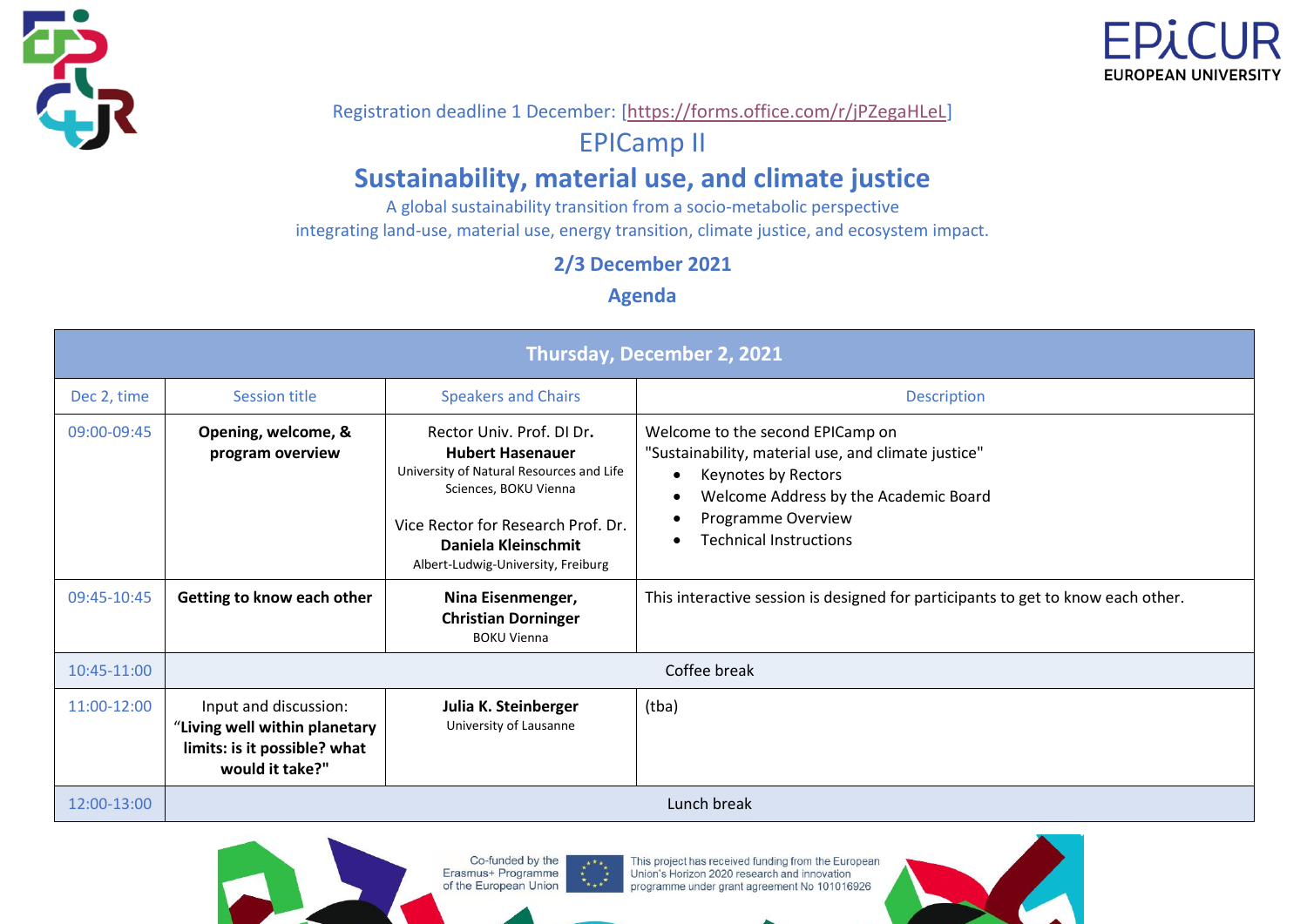# **EPICUR EUROPEAN UNIVERSITY**

| Dec 2, time                             | <b>Session title</b>                                                    | <b>Speakers and Chairs</b>                                                                                                                                                                                                                                                                                  | <b>Description</b>                                                                                                                                                                                                                                                                                                                                                                                                                                                                                                                                                                                                                                                                                                                                                                                                                                                                                                                                                                                                                                                                                                        |
|-----------------------------------------|-------------------------------------------------------------------------|-------------------------------------------------------------------------------------------------------------------------------------------------------------------------------------------------------------------------------------------------------------------------------------------------------------|---------------------------------------------------------------------------------------------------------------------------------------------------------------------------------------------------------------------------------------------------------------------------------------------------------------------------------------------------------------------------------------------------------------------------------------------------------------------------------------------------------------------------------------------------------------------------------------------------------------------------------------------------------------------------------------------------------------------------------------------------------------------------------------------------------------------------------------------------------------------------------------------------------------------------------------------------------------------------------------------------------------------------------------------------------------------------------------------------------------------------|
| 13:00-13:45                             | ECR presentations, Group1:<br>"Sustainable agriculture and<br>forestry" | <b>Gaël Bohnert</b><br>University of Upper Alsace (UHA)<br>Laura Maria Comella<br>Albert-Ludwig-University, Freiburg<br><b>Kristin Limbach</b><br>University of Strasbourg (UNISTRA)<br>Eleni Yiacoumi<br>Aristotle University of Thessaloniki<br>Gazi V. Anastasia<br>Aristotle University of Thessaloniki | Early-career researchers are sharing and discussing their research work, interests, and<br>ideas.                                                                                                                                                                                                                                                                                                                                                                                                                                                                                                                                                                                                                                                                                                                                                                                                                                                                                                                                                                                                                         |
| 13:45-15:15<br>(2 parallel<br>sessions) | Open Discussion:<br>"Dynamic material flow<br>analysis (MFA)"           | <b>Stefan Pauliuk</b><br>Albert-Ludwig-University, Freiburg<br><b>Helmut Haberl</b><br><b>BOKU Vienna</b>                                                                                                                                                                                                   | We describe future production, use, and recycling of materials with dynamic material flow analysis<br>(MFA). Our models have high material and product resolution, factor in the changing energy system and<br>GHG intensity, and can be connected to numerous assessments and indicators of environmental impacts.<br>Still, on the use side of things the description is rather simple. Some studies model total material stocks<br>as proxy of service provision and well-being, others already look at the physical services provided, such as<br>kilometres travelled or useful building area. But we need to better understand:<br>How do different patterns of demand (basic needs, habitual consumption, status consumption, )<br>translate into product and material demand and what is the role of products and materials for these<br>patterns to change in the future?<br>How to translate different urban forms into future material demand?<br>What is the best level of resolution to link physical scenarios for material, product, and service provision<br>to scenarios of future economic development? |
|                                         | <b>ECRs discuss and connect</b>                                         | <b>Early-career researchers (ECRs)</b>                                                                                                                                                                                                                                                                      | Open space to continue the conversations particularly for ECRs.                                                                                                                                                                                                                                                                                                                                                                                                                                                                                                                                                                                                                                                                                                                                                                                                                                                                                                                                                                                                                                                           |
| 15:15-15:45                             | ECR presentations, Group2:<br>"Material, energy, and land<br>use"       | <b>Maria Stefanidou</b><br>Aristotle University of Thessaloniki<br>Jan Streeck<br>Albert-Ludwig-University, Freiburg<br><b>Christian Dorninger</b><br><b>BOKU Vienna</b>                                                                                                                                    | Early-career researchers are sharing and discussing their research work, interests, and<br>ideas.                                                                                                                                                                                                                                                                                                                                                                                                                                                                                                                                                                                                                                                                                                                                                                                                                                                                                                                                                                                                                         |
| 15:45-16:00                             | Coffee break                                                            |                                                                                                                                                                                                                                                                                                             |                                                                                                                                                                                                                                                                                                                                                                                                                                                                                                                                                                                                                                                                                                                                                                                                                                                                                                                                                                                                                                                                                                                           |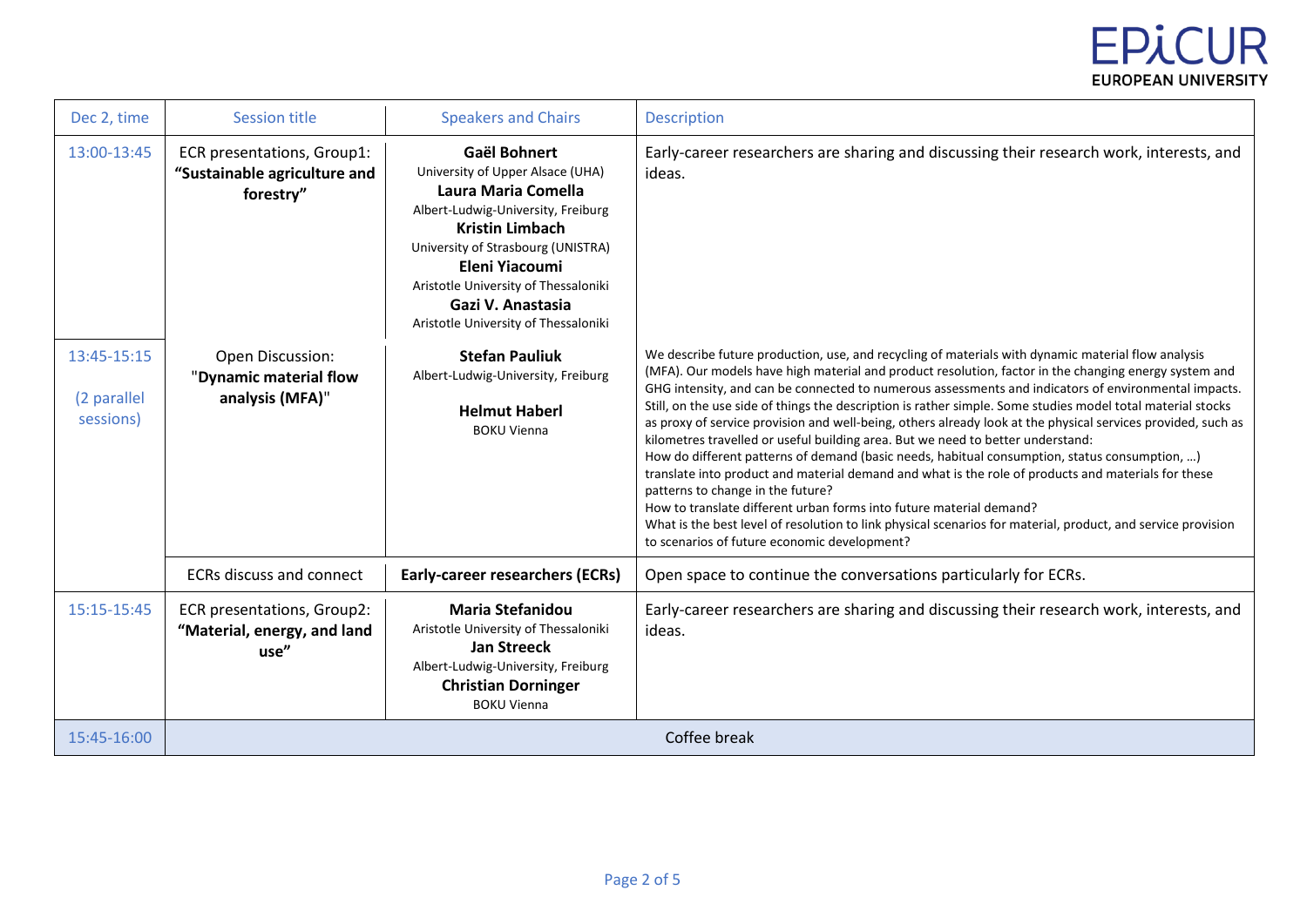# **EPICUR EUROPEAN UNIVERSITY**

| Dec 2, time | Session title                                                                                 | <b>Speakers and Chairs</b>                           | <b>Description</b>                                                                                                                                                                                                                                                                                                                                |
|-------------|-----------------------------------------------------------------------------------------------|------------------------------------------------------|---------------------------------------------------------------------------------------------------------------------------------------------------------------------------------------------------------------------------------------------------------------------------------------------------------------------------------------------------|
| 16:00-17:00 | Input and discussion<br>"Equity in Urban<br><b>Metabolism &amp; Biophysical</b><br>Economics" | <b>Christopher Kennedy</b><br>University of Victoria | The presentation has two parts. First, approaches to considering equitable access to energy in urban<br>metabolism studies are reviewed, with particular emphasis on the transition to low carbon electric<br>cities. Second, a biophysical model of an economy is expanded to include wealth distribution subject to<br>biophysical constraints. |
| 17:00-17:15 | Wrap-up                                                                                       | N. Eisenmenger, C. Dorninger<br><b>BOKU Vienna</b>   | In the last session we will wrap-up the first day and decide on the open sessions of the<br>second day.                                                                                                                                                                                                                                           |

| Friday, December 3, 2021 |                                                                                  |                                                                                                                                                                                                                                                                                                |                                                                                                                                                                                                                                                                                                                                                                                                                                                                                                                                                                                                                                                                                                                                                                                                                                                                                                                                                                                                                                                                                                                                                                                                                                     |
|--------------------------|----------------------------------------------------------------------------------|------------------------------------------------------------------------------------------------------------------------------------------------------------------------------------------------------------------------------------------------------------------------------------------------|-------------------------------------------------------------------------------------------------------------------------------------------------------------------------------------------------------------------------------------------------------------------------------------------------------------------------------------------------------------------------------------------------------------------------------------------------------------------------------------------------------------------------------------------------------------------------------------------------------------------------------------------------------------------------------------------------------------------------------------------------------------------------------------------------------------------------------------------------------------------------------------------------------------------------------------------------------------------------------------------------------------------------------------------------------------------------------------------------------------------------------------------------------------------------------------------------------------------------------------|
| Dec 3, time              | Session title                                                                    | <b>Speakers and Chairs</b>                                                                                                                                                                                                                                                                     | <b>Description</b>                                                                                                                                                                                                                                                                                                                                                                                                                                                                                                                                                                                                                                                                                                                                                                                                                                                                                                                                                                                                                                                                                                                                                                                                                  |
| 09:00-10:30              | Input and discussion:<br>"Social metabolism, land<br>use, and carbon inequality" | <b>Helmut Haberl</b><br><b>BOKU Vienna</b><br><b>Klaus Hubacek</b><br>University of Groningen<br><b>Anke Schaffartzik</b><br>Central European University, Vienna                                                                                                                               | Klaus Hubacek:<br>Mind the gap: bridging the carbon divide<br>"End poverty in all its forms everywhere" is the first of the United Nation's Sustainable Development Goals<br>(SDGs) adopted September 2015; setting targets of eradicating extreme poverty by 2030 for all people<br>everywhere. In parallel another United Nations process took place that culminated in December 2015<br>where 195 countries adopted the new Paris Agreement under the United Nations Framework Convention<br>on Climate Change aimed to keep warming to well below 2°C above pre-industrial levels in the long-term<br>while recognizing developing countries right to eradicate extreme poverty and develop sustainably. These<br>agreements provide a basis for putting the world economies on a sustainable pathway. However, both<br>agreements do not prescribe how these ambitious goals may be achieved in a compatible manner, nor<br>how the burden or responsibility of achieving them may be shared. In this presentation, I will explore the<br>available carbon budget for the global community, how it is shared at the moment (or who is responsible<br>for the mess we are in?) and how to tackle the current carbon inequality. |
| 10:30-11:00              | ECR presentations, Group3:<br>"Environmental and climate<br>justice"             | <b>Ahmed Alahwal</b><br>Albert-Ludwig-University, Freiburg<br>Claussmann, Lisa<br>University of Strasbourg (UNISTRA)<br>Rafał Szymanowski & Aleksandra<br><b>Lis</b><br>Adam Mickiewicz University (AMU)<br>Dana Darwish<br>Consultant for Climate Change and<br>Sustainability Services at EY | Early-career researchers are sharing and discussing their research work, interests, and<br>ideas.                                                                                                                                                                                                                                                                                                                                                                                                                                                                                                                                                                                                                                                                                                                                                                                                                                                                                                                                                                                                                                                                                                                                   |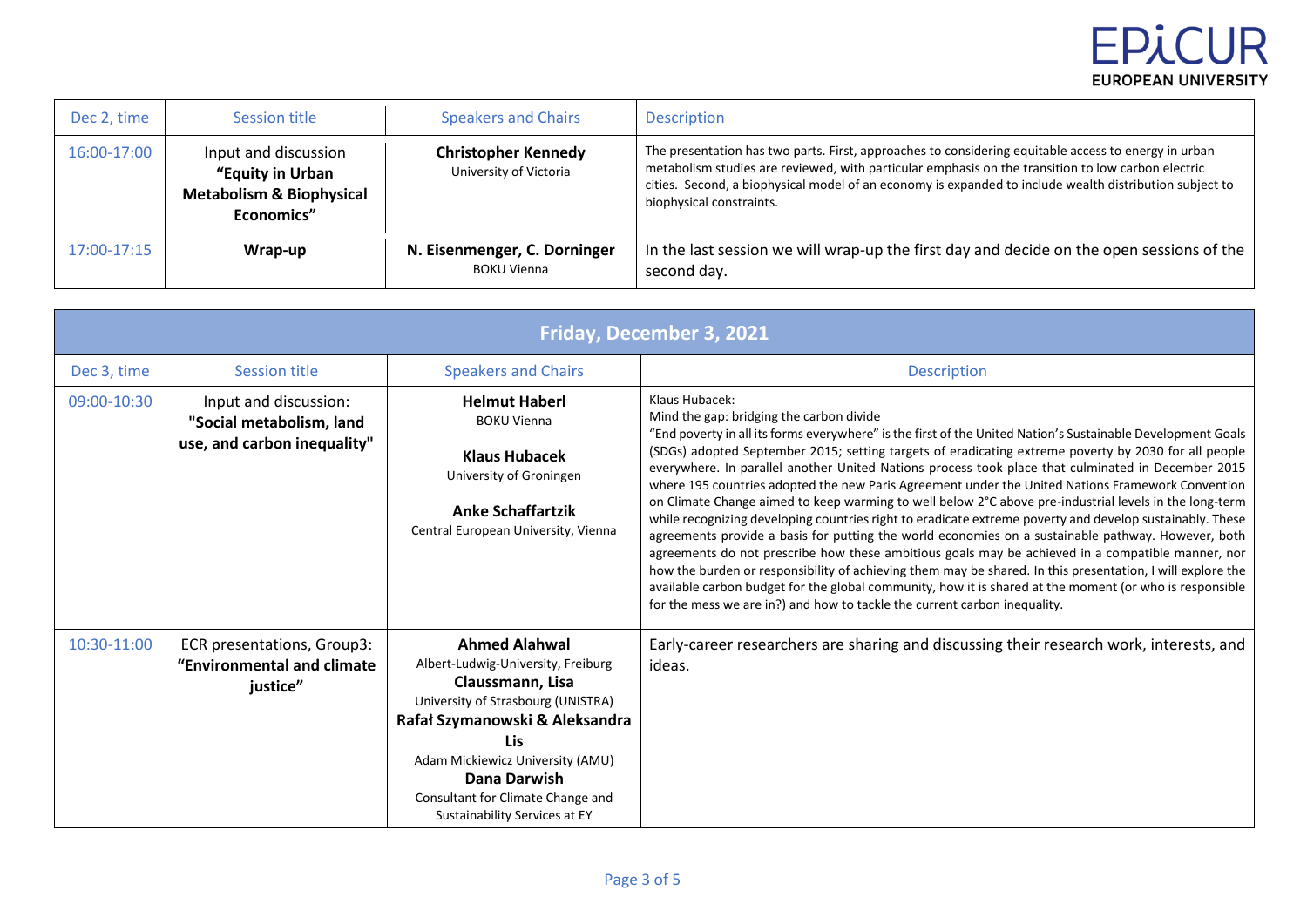| Dec 3, time                             | <b>Session title</b>                                                              | <b>Speakers and Chairs</b>                                                                                                                                                                                                             | <b>Description</b>                                                                                                                                                                                                                                                                                                                                                                                                                                                                                                                                                                                                                                                                                                                                                                                                                                                                                                                                                                                                                                                                                                                                                                                                                                                                                                                                                                                                                                                                                                                                                                                                                                                                                                                                                                                                                                                                                                                                                                                                                                                                                         |
|-----------------------------------------|-----------------------------------------------------------------------------------|----------------------------------------------------------------------------------------------------------------------------------------------------------------------------------------------------------------------------------------|------------------------------------------------------------------------------------------------------------------------------------------------------------------------------------------------------------------------------------------------------------------------------------------------------------------------------------------------------------------------------------------------------------------------------------------------------------------------------------------------------------------------------------------------------------------------------------------------------------------------------------------------------------------------------------------------------------------------------------------------------------------------------------------------------------------------------------------------------------------------------------------------------------------------------------------------------------------------------------------------------------------------------------------------------------------------------------------------------------------------------------------------------------------------------------------------------------------------------------------------------------------------------------------------------------------------------------------------------------------------------------------------------------------------------------------------------------------------------------------------------------------------------------------------------------------------------------------------------------------------------------------------------------------------------------------------------------------------------------------------------------------------------------------------------------------------------------------------------------------------------------------------------------------------------------------------------------------------------------------------------------------------------------------------------------------------------------------------------------|
| 11:00-12:30<br>(2 parallel<br>sessions) | Open Discussion:<br>"Land use, renewables, and<br>legal framework"                | Calum Brown, Seo Bumsuk,<br>Ankita Saxena<br>Karlsruhe Institute of Technology (KIT)<br><b>Melis Aras, Lise Etienne</b><br>University of Strasbourg (UNISTRA)<br>Nina Eisenmenger, Christian<br><b>Dorninger</b><br><b>BOKU Vienna</b> | We will discuss plans and prospects for research into land-based renewable energy generation in<br>Europe. We will consider the feasibility of different energy generation options, their implications for<br>other land use objectives, and the role they might play in a transition to social-ecological sustainability.<br>This includes biophysical, social and political barriers to energy generation as well as feedbacks from<br>consequent land use change. We will also explore the potential for 'mixed-purpose' landscapes that<br>combine energy generation with provision of other goods and services. The session is intended to<br>produce ideas for methods and collaborations to project the growth of renewable energy in the context<br>of the whole land system.<br>Within the context of climate change, limited fossil fuels, and increasing global energy demand, the<br>deployment of renewable energy sources (RES) technologies is a key challenge for all European societies.<br>From a legal point of view, several issues have emerged: How does the legal framework deal with the<br>landscape concept in the context of the energy transition? To what extent is the material treatment of<br>different interests (landscape, biodiversity, climate changes, patrimony, private property, etc.) carried<br>out? Is landscape protected as the core subject (landscape as a driving force for action) or is it an<br>instrument used to protect other interests?<br>We will also focus on the implications of an energy transition for national/global resource and land use,<br>distribution and justice. It will foreground how domestic resource and land use patterns are interrelated<br>to different parts of the world through socioecological teleconnections to achieve the energy<br>infrastructure required for the upcoming energy transition and the critical resources needed therein.<br>Questions arise not only about how such a transition can be achieved, but also which justice implications<br>are entailed to different societal groups and nations. |
|                                         | Open Discussion:<br>"Moving Beyond<br><b>Essentialism: Rurality</b><br>Unchained" | Eva Rüskamp<br>Albert-Ludwig-University, Freiburg<br><b>Jingjing April Guo</b><br><b>Rachel Carson Center Munich</b>                                                                                                                   | "Rurality" - the condition of being essentially rural - has remained a pervasive and substantial category<br>in global debates about development. As a category, it is which seems to be forever bound, whether it<br>be to the 'urban', to a nostalgic and the past, or a depravity and lacking presence from which it must be<br>saved. "Rurality" also has been bound to localities, for that it seems to have always been defined by a<br>certain geographic and environmental area in which it manifests itself as a specific and essential space.<br>Never standing in its own rights, the rural has become an intermediate stage in the desired and<br>seemingly inevitable process towards urbanization or to become void of human civilization altogether.<br>The space it holds is only ever to be transformed - esp. if it seeks to take part in "futures".<br>Conceptualizing the rural as such, as predominantly done in current literature, forecloses what might<br>have already been on offer by the ways of thinking and doing that exist in inhabit rural spaces, which,<br>that are already or potentially creative in building viable ways of life. In our open session, we want to<br>crack the concept wide open with our own situated knowledge and reimagine its possibilities. We invite<br>discussants to share case studies of rurality and rural development from around the globe, discuss our<br>discomfort and struggle with available frames for their analysis and identify potential avenues not to<br>renew rurality but renew and change the way we conceptualize and perceive it. Unchain "rurality" will<br>allow different perspectives on the global trends and challenges, such as migration, movement, and<br>inter-generational justice which are negotiated within rural communities as much as elsewhere. We<br>believe that in doing so, we open new possibilities to think about the larger questions of sustainability,<br>resilience, and development that pave ways for a spatial and temporal ecojustice.                                               |